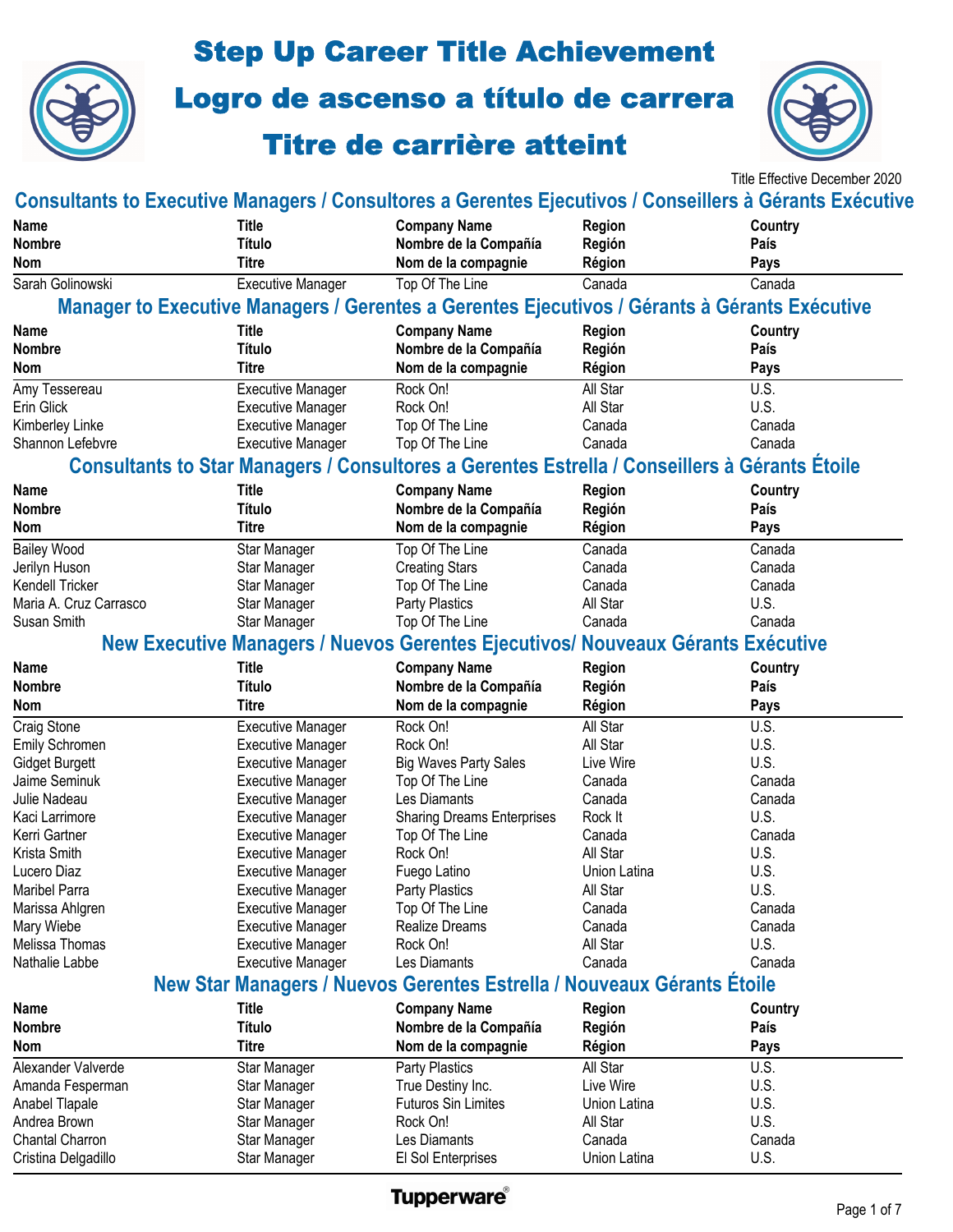



Title Effective December 2020

### **New Star Managers / Nuevos Gerentes Estrella / Nouveaux Gérants Étoile**

| <b>Name</b>                                       | <b>Title</b>  | <b>Company Name</b>              | <b>Region</b> | Country |  |
|---------------------------------------------------|---------------|----------------------------------|---------------|---------|--|
| <b>Nombre</b>                                     | <b>Título</b> | Nombre de la Compañía            | Región        | País    |  |
| <b>Nom</b>                                        | <b>Titre</b>  | Nom de la compagnie              | Région        | Pays    |  |
| Debbie Wylie                                      | Star Manager  | Top Of The Line                  | Canada        | Canada  |  |
| Diane Sweeney                                     | Star Manager  | Rock On!                         | All Star      | U.S.    |  |
| Erica Noga                                        | Star Manager  | Top Of The Line                  | Canada        | Canada  |  |
| <b>Francine Paquette</b>                          | Star Manager  | Les Diamants                     | Canada        | Canada  |  |
| Harmony Kleskovic                                 | Star Manager  | <b>Fire Star Enterprises</b>     | Rock It       | U.S.    |  |
| Janet Rodriguez Argumedo                          | Star Manager  | Viva Enterprises                 | Union Latina  | U.S.    |  |
| Jennifer M Radosevich                             | Star Manager  | <b>Acclaim Enterprises</b>       | Live Wire     | U.S.    |  |
| Jessica Atkins                                    | Star Manager  | <b>Accolade Enterprises</b>      | Force 2B      | U.S.    |  |
| Jocelyn Lara                                      | Star Manager  | <b>Estrella Enterprises</b>      | Union Latina  | U.S.    |  |
| Jose Aguilera                                     | Star Manager  | Camino Brillante                 | Union Latina  | U.S.    |  |
| Judy Copeland                                     | Star Manager  | Razzmatazz                       | All Star      | U.S.    |  |
| Kendra Hanson                                     | Star Manager  | Power Of One                     | Canada        | Canada  |  |
| Kim O'Connell                                     | Star Manager  | Rock On!                         | All Star      | U.S.    |  |
| Liliana Galindo                                   | Star Manager  | Rock On!                         | All Star      | U.S.    |  |
| Lily Labranche                                    | Star Manager  | Les Diamants                     | Canada        | Canada  |  |
| Linda Eide                                        | Star Manager  | <b>Resonate Sales</b>            | Canada        | Canada  |  |
| Lisa Kissel                                       | Star Manager  | Razzmatazz                       | All Star      | U.S.    |  |
| Luc Kevin                                         | Star Manager  | Aqua Terra                       | Canada        | Canada  |  |
| Lucia de Jesus Lopez                              | Star Manager  | Sonrisa Sales                    | Union Latina  | U.S.    |  |
| Luisa Estrada                                     | Star Manager  | Fuego Latino                     | Union Latina  | U.S.    |  |
|                                                   |               |                                  | All Star      | U.S.    |  |
| Megan Prieto                                      | Star Manager  | Rock On!                         |               |         |  |
| Melissa Spoerl                                    | Star Manager  | Rock On!                         | All Star      | U.S.    |  |
| Melynda McKinney                                  | Star Manager  | Rock On!                         | All Star      | U.S.    |  |
| <b>Mendy Flowers</b>                              | Star Manager  | <b>Higher Vision Enterprises</b> | Aim High      | U.S.    |  |
| Nadia Prud'Homme                                  | Star Manager  | Les Diamants                     | Canada        | Canada  |  |
| Natacha Michaud                                   | Star Manager  | Les Diamants                     | Canada        | Canada  |  |
| Paige Gibbs                                       | Star Manager  | <b>Galaxy Stars</b>              | Aim High      | U.S.    |  |
| Pamela Young                                      | Star Manager  | Top Of The Line                  | Canada        | Canada  |  |
| Patricia Ojeda                                    | Star Manager  | <b>Party Plastics</b>            | All Star      | U.S.    |  |
| Robyn Krick                                       | Star Manager  | Rock On!                         | All Star      | U.S.    |  |
| <b>Ruby Diaz</b>                                  | Star Manager  | Zenith Party Sales               | Aim High      | U.S.    |  |
| Sandra Gonzalez                                   | Star Manager  | <b>Party Plastics</b>            | All Star      | U.S.    |  |
| Sara Sarvis                                       | Star Manager  | Bravo!                           | Force 2B      | U.S.    |  |
| Shawna Harper                                     | Star Manager  | <b>Higher Vision Enterprises</b> | Aim High      | U.S.    |  |
| <b>Stacey Agent</b>                               | Star Manager  | Elite Party Sales Inc            | Live Wire     | U.S.    |  |
| Stephanie Ramsey                                  | Star Manager  | <b>Royalty Sales</b>             | Rock It       | U.S.    |  |
| Suzanne Middleton                                 | Star Manager  | Les Tournesols                   | Canada        | Canada  |  |
| Vickye Tanguay                                    | Star Manager  | Aqua Terra                       | Canada        | Canada  |  |
| Yolanda Ramirez                                   | Star Manager  | Sonrisa Sales                    | Union Latina  | U.S.    |  |
| New Managers / Nuevos Gerentes / Nouveaux Gérants |               |                                  |               |         |  |
| Name                                              | <b>Title</b>  | <b>Company Name</b>              | <b>Region</b> | Country |  |
| <b>Nombre</b>                                     | <b>Título</b> | Nombre de la Compañía            | Región        | País    |  |
| <b>Nom</b>                                        | <b>Titre</b>  | Nom de la compagnie              | Région        | Pays    |  |
| Adelina Cruz Ponce                                | Manager       | Party Plastics                   | All Star      | U.S.    |  |
| Aimee Cabrera                                     | Manager       | Rock On!                         | All Star      | U.S.    |  |
| Alanna Schroeder                                  | Manager       | Power Of One                     | Canada        | Canada  |  |
| Alicia Leon Sanchez                               | Manager       | <b>Golden Sand Castles</b>       | Aim High      | U.S.    |  |
| Alison Lantin                                     | Manager       | Les Diamants                     | Canada        | Canada  |  |
| Amanda Bueckert                                   | Manager       | Top Of The Line                  | Canada        | Canada  |  |
|                                                   |               |                                  |               |         |  |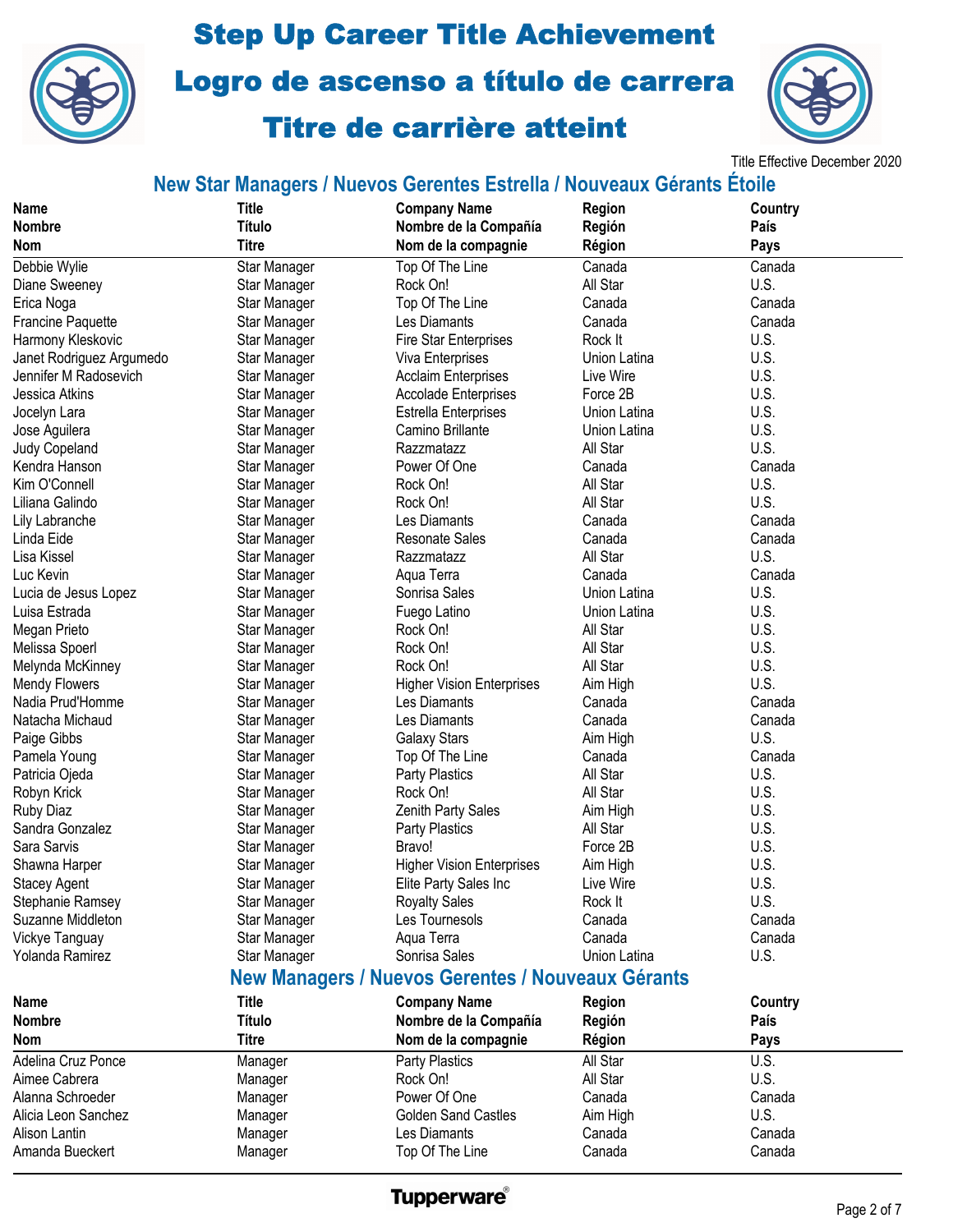



#### Title Effective December 2020

| <b>Titre</b><br>Nom de la compagnie<br>Région<br>Pays<br><b>Nom</b><br>Top Of The Line<br>Canada<br>Canada<br>Amanda Young<br>Manager<br>Les Diamants<br>Amelie Gatien<br>Canada<br>Canada<br>Manager<br>U.S.<br>Amy Beebe<br><b>Champion Enterprises</b><br>Rock It<br>Manager<br>U.S.<br>All Star<br>Rock On!<br>Amy Foulkrod<br>Manager<br>U.S.<br><b>Estrella Enterprises</b><br>Union Latina<br>Ana Patricia Salgado<br>Manager<br>U.S.<br>All Star<br>Andrea Junso<br>Rock On!<br>Manager<br>Canada<br>Top Of The Line<br>Anitra Berry<br>Manager<br>Canada<br>Les Diamants<br>Canada<br>Canada<br>Anne-Marie Bellavance<br>Manager<br>Magic Touch Party Sales<br>Anthony Seward<br>Canada<br>Canada<br>Manager<br>All Star<br>U.S.<br>Rock On!<br>April Blair-Pullen<br>Manager<br>April Green<br><b>Excite Party Sales</b><br>Aim High<br>U.S.<br>Manager<br>U.S.<br>Karisma Sales<br>Union Latina<br>Araceli Avila<br>Manager<br>U.S.<br>Araceli Pina<br>Sonrisa Sales<br>Union Latina<br>Manager<br>U.S.<br>Arlene Wengerd<br><b>Champion Enterprises</b><br>Rock It<br>Manager<br>U.S.<br>Ashley Huber<br>Aim High<br><b>Full Circle Enterprises</b><br>Manager<br>U.S.<br>Ashley Sandberg<br>Red Hot Sales<br>Force 2B<br>Manager<br>Les Diamants<br>Canada<br>Audrey Crepeau-Labee<br>Canada<br>Manager<br>U.S.<br>Sizzlin' Sales<br>Force 2B<br><b>Barb Mounsey</b><br>Manager<br>All Star<br>U.S.<br>Belinda Hernandez<br>Rock On!<br>Manager<br>Les Diamants<br>Canada<br>Bianca Desjardins-Mayer<br>Canada<br>Manager<br>U.S.<br>All Star<br>Blanca Dina Jordan De Guerra<br><b>Party Plastics</b><br>Manager<br>U.S.<br><b>Brandy Driskill</b><br><b>Excite Party Sales</b><br>Aim High<br>Manager<br>U.S.<br><b>Brooke Dykes</b><br><b>Excite Party Sales</b><br>Aim High<br>Manager<br>U.S.<br>Bryan Barnhart<br><b>Impact Sales</b><br>Force 2B<br>Manager<br>U.S.<br>Live Wire<br>True Destiny Inc.<br><b>Byron McMickens</b><br>Manager<br>Canada<br>Caitlin Bell<br>Top Of The Line<br>Canada<br>Manager<br>Rock On!<br>Camille Campbell<br>All Star<br>U.S.<br>Manager<br>U.S.<br>Rock On!<br>All Star<br>Candy Curty<br>Manager<br>Caroll-Anne Jean<br>Les Diamants<br>Canada<br>Canada<br>Manager<br>Live Wire<br>U.S.<br><b>Big Waves Party Sales</b><br>Carolyn McIntyre<br>Manager<br>Rock On!<br>All Star<br>U.S.<br>Cassandra Meyer<br>Manager<br>Venture Sales<br>Live Wire<br>U.S.<br>Cassidy Kamrada<br>Manager<br>Les Tournesols<br>Canada<br><b>Chantal Foucreault</b><br>Canada<br>Manager<br>All Star<br>U.S.<br>Chelsey Furnace<br>Rock On!<br>Manager<br>U.S.<br>Cherie Uribe<br><b>Sharing Dreams Enterprises</b><br>Rock It<br>Manager<br>Chris Roth<br>Live Wire<br>U.S.<br><b>Big Waves Party Sales</b><br>Manager<br>All Star<br>U.S.<br>Christina Escobedo<br>Rock On!<br>Manager<br>U.S.<br><b>Golden Sand Castles</b><br>Christina Sanchez<br>Aim High<br>Manager<br>U.S.<br>All Star<br>Rock On!<br>Cindy Nielson<br>Manager<br><b>CJ Parker</b><br>Top Of The Line<br>Canada<br>Canada<br>Manager<br><b>Claudette Sand</b><br>Top Of The Line<br>Canada<br>Canada<br>Manager<br>Top Of The Line<br>Canada<br>Canada<br>Courtney Bruhm<br>Manager<br>U.S.<br><b>Extreme Team Sales</b><br>Aim High<br>Cynthia Johnson<br>Manager<br>Cynthia Ramon<br>Rock On!<br>All Star<br>U.S.<br>Manager<br>Dana Behneman<br>Fire Star Enterprises<br>Rock It<br>U.S.<br>Manager<br>U.S.<br>Dawn Graber<br>Rock It<br><b>Sharing Dreams Enterprises</b><br>Manager<br>Deanna McClintock<br>Canada<br>Top Of The Line<br>Canada<br>Manager<br>U.S.<br>Delila Hostetler<br><b>Top Notch Sales</b><br>Rock It<br>Manager | <b>Name</b>    | <b>Title</b>  | <b>Company Name</b>   | Region   | Country |
|-------------------------------------------------------------------------------------------------------------------------------------------------------------------------------------------------------------------------------------------------------------------------------------------------------------------------------------------------------------------------------------------------------------------------------------------------------------------------------------------------------------------------------------------------------------------------------------------------------------------------------------------------------------------------------------------------------------------------------------------------------------------------------------------------------------------------------------------------------------------------------------------------------------------------------------------------------------------------------------------------------------------------------------------------------------------------------------------------------------------------------------------------------------------------------------------------------------------------------------------------------------------------------------------------------------------------------------------------------------------------------------------------------------------------------------------------------------------------------------------------------------------------------------------------------------------------------------------------------------------------------------------------------------------------------------------------------------------------------------------------------------------------------------------------------------------------------------------------------------------------------------------------------------------------------------------------------------------------------------------------------------------------------------------------------------------------------------------------------------------------------------------------------------------------------------------------------------------------------------------------------------------------------------------------------------------------------------------------------------------------------------------------------------------------------------------------------------------------------------------------------------------------------------------------------------------------------------------------------------------------------------------------------------------------------------------------------------------------------------------------------------------------------------------------------------------------------------------------------------------------------------------------------------------------------------------------------------------------------------------------------------------------------------------------------------------------------------------------------------------------------------------------------------------------------------------------------------------------------------------------------------------------------------------------------------------------------------------------------------------------------------------------------------------------------------------------------------------------------------------------------------------------------------------------------------------------------------------------------------------------------------------------------------|----------------|---------------|-----------------------|----------|---------|
|                                                                                                                                                                                                                                                                                                                                                                                                                                                                                                                                                                                                                                                                                                                                                                                                                                                                                                                                                                                                                                                                                                                                                                                                                                                                                                                                                                                                                                                                                                                                                                                                                                                                                                                                                                                                                                                                                                                                                                                                                                                                                                                                                                                                                                                                                                                                                                                                                                                                                                                                                                                                                                                                                                                                                                                                                                                                                                                                                                                                                                                                                                                                                                                                                                                                                                                                                                                                                                                                                                                                                                                                                                                             | <b>Nombre</b>  | <b>Título</b> | Nombre de la Compañía | Región   | País    |
|                                                                                                                                                                                                                                                                                                                                                                                                                                                                                                                                                                                                                                                                                                                                                                                                                                                                                                                                                                                                                                                                                                                                                                                                                                                                                                                                                                                                                                                                                                                                                                                                                                                                                                                                                                                                                                                                                                                                                                                                                                                                                                                                                                                                                                                                                                                                                                                                                                                                                                                                                                                                                                                                                                                                                                                                                                                                                                                                                                                                                                                                                                                                                                                                                                                                                                                                                                                                                                                                                                                                                                                                                                                             |                |               |                       |          |         |
|                                                                                                                                                                                                                                                                                                                                                                                                                                                                                                                                                                                                                                                                                                                                                                                                                                                                                                                                                                                                                                                                                                                                                                                                                                                                                                                                                                                                                                                                                                                                                                                                                                                                                                                                                                                                                                                                                                                                                                                                                                                                                                                                                                                                                                                                                                                                                                                                                                                                                                                                                                                                                                                                                                                                                                                                                                                                                                                                                                                                                                                                                                                                                                                                                                                                                                                                                                                                                                                                                                                                                                                                                                                             |                |               |                       |          |         |
|                                                                                                                                                                                                                                                                                                                                                                                                                                                                                                                                                                                                                                                                                                                                                                                                                                                                                                                                                                                                                                                                                                                                                                                                                                                                                                                                                                                                                                                                                                                                                                                                                                                                                                                                                                                                                                                                                                                                                                                                                                                                                                                                                                                                                                                                                                                                                                                                                                                                                                                                                                                                                                                                                                                                                                                                                                                                                                                                                                                                                                                                                                                                                                                                                                                                                                                                                                                                                                                                                                                                                                                                                                                             |                |               |                       |          |         |
|                                                                                                                                                                                                                                                                                                                                                                                                                                                                                                                                                                                                                                                                                                                                                                                                                                                                                                                                                                                                                                                                                                                                                                                                                                                                                                                                                                                                                                                                                                                                                                                                                                                                                                                                                                                                                                                                                                                                                                                                                                                                                                                                                                                                                                                                                                                                                                                                                                                                                                                                                                                                                                                                                                                                                                                                                                                                                                                                                                                                                                                                                                                                                                                                                                                                                                                                                                                                                                                                                                                                                                                                                                                             |                |               |                       |          |         |
|                                                                                                                                                                                                                                                                                                                                                                                                                                                                                                                                                                                                                                                                                                                                                                                                                                                                                                                                                                                                                                                                                                                                                                                                                                                                                                                                                                                                                                                                                                                                                                                                                                                                                                                                                                                                                                                                                                                                                                                                                                                                                                                                                                                                                                                                                                                                                                                                                                                                                                                                                                                                                                                                                                                                                                                                                                                                                                                                                                                                                                                                                                                                                                                                                                                                                                                                                                                                                                                                                                                                                                                                                                                             |                |               |                       |          |         |
|                                                                                                                                                                                                                                                                                                                                                                                                                                                                                                                                                                                                                                                                                                                                                                                                                                                                                                                                                                                                                                                                                                                                                                                                                                                                                                                                                                                                                                                                                                                                                                                                                                                                                                                                                                                                                                                                                                                                                                                                                                                                                                                                                                                                                                                                                                                                                                                                                                                                                                                                                                                                                                                                                                                                                                                                                                                                                                                                                                                                                                                                                                                                                                                                                                                                                                                                                                                                                                                                                                                                                                                                                                                             |                |               |                       |          |         |
|                                                                                                                                                                                                                                                                                                                                                                                                                                                                                                                                                                                                                                                                                                                                                                                                                                                                                                                                                                                                                                                                                                                                                                                                                                                                                                                                                                                                                                                                                                                                                                                                                                                                                                                                                                                                                                                                                                                                                                                                                                                                                                                                                                                                                                                                                                                                                                                                                                                                                                                                                                                                                                                                                                                                                                                                                                                                                                                                                                                                                                                                                                                                                                                                                                                                                                                                                                                                                                                                                                                                                                                                                                                             |                |               |                       |          |         |
|                                                                                                                                                                                                                                                                                                                                                                                                                                                                                                                                                                                                                                                                                                                                                                                                                                                                                                                                                                                                                                                                                                                                                                                                                                                                                                                                                                                                                                                                                                                                                                                                                                                                                                                                                                                                                                                                                                                                                                                                                                                                                                                                                                                                                                                                                                                                                                                                                                                                                                                                                                                                                                                                                                                                                                                                                                                                                                                                                                                                                                                                                                                                                                                                                                                                                                                                                                                                                                                                                                                                                                                                                                                             |                |               |                       |          |         |
|                                                                                                                                                                                                                                                                                                                                                                                                                                                                                                                                                                                                                                                                                                                                                                                                                                                                                                                                                                                                                                                                                                                                                                                                                                                                                                                                                                                                                                                                                                                                                                                                                                                                                                                                                                                                                                                                                                                                                                                                                                                                                                                                                                                                                                                                                                                                                                                                                                                                                                                                                                                                                                                                                                                                                                                                                                                                                                                                                                                                                                                                                                                                                                                                                                                                                                                                                                                                                                                                                                                                                                                                                                                             |                |               |                       |          |         |
|                                                                                                                                                                                                                                                                                                                                                                                                                                                                                                                                                                                                                                                                                                                                                                                                                                                                                                                                                                                                                                                                                                                                                                                                                                                                                                                                                                                                                                                                                                                                                                                                                                                                                                                                                                                                                                                                                                                                                                                                                                                                                                                                                                                                                                                                                                                                                                                                                                                                                                                                                                                                                                                                                                                                                                                                                                                                                                                                                                                                                                                                                                                                                                                                                                                                                                                                                                                                                                                                                                                                                                                                                                                             |                |               |                       |          |         |
|                                                                                                                                                                                                                                                                                                                                                                                                                                                                                                                                                                                                                                                                                                                                                                                                                                                                                                                                                                                                                                                                                                                                                                                                                                                                                                                                                                                                                                                                                                                                                                                                                                                                                                                                                                                                                                                                                                                                                                                                                                                                                                                                                                                                                                                                                                                                                                                                                                                                                                                                                                                                                                                                                                                                                                                                                                                                                                                                                                                                                                                                                                                                                                                                                                                                                                                                                                                                                                                                                                                                                                                                                                                             |                |               |                       |          |         |
|                                                                                                                                                                                                                                                                                                                                                                                                                                                                                                                                                                                                                                                                                                                                                                                                                                                                                                                                                                                                                                                                                                                                                                                                                                                                                                                                                                                                                                                                                                                                                                                                                                                                                                                                                                                                                                                                                                                                                                                                                                                                                                                                                                                                                                                                                                                                                                                                                                                                                                                                                                                                                                                                                                                                                                                                                                                                                                                                                                                                                                                                                                                                                                                                                                                                                                                                                                                                                                                                                                                                                                                                                                                             |                |               |                       |          |         |
|                                                                                                                                                                                                                                                                                                                                                                                                                                                                                                                                                                                                                                                                                                                                                                                                                                                                                                                                                                                                                                                                                                                                                                                                                                                                                                                                                                                                                                                                                                                                                                                                                                                                                                                                                                                                                                                                                                                                                                                                                                                                                                                                                                                                                                                                                                                                                                                                                                                                                                                                                                                                                                                                                                                                                                                                                                                                                                                                                                                                                                                                                                                                                                                                                                                                                                                                                                                                                                                                                                                                                                                                                                                             |                |               |                       |          |         |
|                                                                                                                                                                                                                                                                                                                                                                                                                                                                                                                                                                                                                                                                                                                                                                                                                                                                                                                                                                                                                                                                                                                                                                                                                                                                                                                                                                                                                                                                                                                                                                                                                                                                                                                                                                                                                                                                                                                                                                                                                                                                                                                                                                                                                                                                                                                                                                                                                                                                                                                                                                                                                                                                                                                                                                                                                                                                                                                                                                                                                                                                                                                                                                                                                                                                                                                                                                                                                                                                                                                                                                                                                                                             |                |               |                       |          |         |
|                                                                                                                                                                                                                                                                                                                                                                                                                                                                                                                                                                                                                                                                                                                                                                                                                                                                                                                                                                                                                                                                                                                                                                                                                                                                                                                                                                                                                                                                                                                                                                                                                                                                                                                                                                                                                                                                                                                                                                                                                                                                                                                                                                                                                                                                                                                                                                                                                                                                                                                                                                                                                                                                                                                                                                                                                                                                                                                                                                                                                                                                                                                                                                                                                                                                                                                                                                                                                                                                                                                                                                                                                                                             |                |               |                       |          |         |
|                                                                                                                                                                                                                                                                                                                                                                                                                                                                                                                                                                                                                                                                                                                                                                                                                                                                                                                                                                                                                                                                                                                                                                                                                                                                                                                                                                                                                                                                                                                                                                                                                                                                                                                                                                                                                                                                                                                                                                                                                                                                                                                                                                                                                                                                                                                                                                                                                                                                                                                                                                                                                                                                                                                                                                                                                                                                                                                                                                                                                                                                                                                                                                                                                                                                                                                                                                                                                                                                                                                                                                                                                                                             |                |               |                       |          |         |
|                                                                                                                                                                                                                                                                                                                                                                                                                                                                                                                                                                                                                                                                                                                                                                                                                                                                                                                                                                                                                                                                                                                                                                                                                                                                                                                                                                                                                                                                                                                                                                                                                                                                                                                                                                                                                                                                                                                                                                                                                                                                                                                                                                                                                                                                                                                                                                                                                                                                                                                                                                                                                                                                                                                                                                                                                                                                                                                                                                                                                                                                                                                                                                                                                                                                                                                                                                                                                                                                                                                                                                                                                                                             |                |               |                       |          |         |
|                                                                                                                                                                                                                                                                                                                                                                                                                                                                                                                                                                                                                                                                                                                                                                                                                                                                                                                                                                                                                                                                                                                                                                                                                                                                                                                                                                                                                                                                                                                                                                                                                                                                                                                                                                                                                                                                                                                                                                                                                                                                                                                                                                                                                                                                                                                                                                                                                                                                                                                                                                                                                                                                                                                                                                                                                                                                                                                                                                                                                                                                                                                                                                                                                                                                                                                                                                                                                                                                                                                                                                                                                                                             |                |               |                       |          |         |
|                                                                                                                                                                                                                                                                                                                                                                                                                                                                                                                                                                                                                                                                                                                                                                                                                                                                                                                                                                                                                                                                                                                                                                                                                                                                                                                                                                                                                                                                                                                                                                                                                                                                                                                                                                                                                                                                                                                                                                                                                                                                                                                                                                                                                                                                                                                                                                                                                                                                                                                                                                                                                                                                                                                                                                                                                                                                                                                                                                                                                                                                                                                                                                                                                                                                                                                                                                                                                                                                                                                                                                                                                                                             |                |               |                       |          |         |
|                                                                                                                                                                                                                                                                                                                                                                                                                                                                                                                                                                                                                                                                                                                                                                                                                                                                                                                                                                                                                                                                                                                                                                                                                                                                                                                                                                                                                                                                                                                                                                                                                                                                                                                                                                                                                                                                                                                                                                                                                                                                                                                                                                                                                                                                                                                                                                                                                                                                                                                                                                                                                                                                                                                                                                                                                                                                                                                                                                                                                                                                                                                                                                                                                                                                                                                                                                                                                                                                                                                                                                                                                                                             |                |               |                       |          |         |
|                                                                                                                                                                                                                                                                                                                                                                                                                                                                                                                                                                                                                                                                                                                                                                                                                                                                                                                                                                                                                                                                                                                                                                                                                                                                                                                                                                                                                                                                                                                                                                                                                                                                                                                                                                                                                                                                                                                                                                                                                                                                                                                                                                                                                                                                                                                                                                                                                                                                                                                                                                                                                                                                                                                                                                                                                                                                                                                                                                                                                                                                                                                                                                                                                                                                                                                                                                                                                                                                                                                                                                                                                                                             |                |               |                       |          |         |
|                                                                                                                                                                                                                                                                                                                                                                                                                                                                                                                                                                                                                                                                                                                                                                                                                                                                                                                                                                                                                                                                                                                                                                                                                                                                                                                                                                                                                                                                                                                                                                                                                                                                                                                                                                                                                                                                                                                                                                                                                                                                                                                                                                                                                                                                                                                                                                                                                                                                                                                                                                                                                                                                                                                                                                                                                                                                                                                                                                                                                                                                                                                                                                                                                                                                                                                                                                                                                                                                                                                                                                                                                                                             |                |               |                       |          |         |
|                                                                                                                                                                                                                                                                                                                                                                                                                                                                                                                                                                                                                                                                                                                                                                                                                                                                                                                                                                                                                                                                                                                                                                                                                                                                                                                                                                                                                                                                                                                                                                                                                                                                                                                                                                                                                                                                                                                                                                                                                                                                                                                                                                                                                                                                                                                                                                                                                                                                                                                                                                                                                                                                                                                                                                                                                                                                                                                                                                                                                                                                                                                                                                                                                                                                                                                                                                                                                                                                                                                                                                                                                                                             |                |               |                       |          |         |
|                                                                                                                                                                                                                                                                                                                                                                                                                                                                                                                                                                                                                                                                                                                                                                                                                                                                                                                                                                                                                                                                                                                                                                                                                                                                                                                                                                                                                                                                                                                                                                                                                                                                                                                                                                                                                                                                                                                                                                                                                                                                                                                                                                                                                                                                                                                                                                                                                                                                                                                                                                                                                                                                                                                                                                                                                                                                                                                                                                                                                                                                                                                                                                                                                                                                                                                                                                                                                                                                                                                                                                                                                                                             |                |               |                       |          |         |
|                                                                                                                                                                                                                                                                                                                                                                                                                                                                                                                                                                                                                                                                                                                                                                                                                                                                                                                                                                                                                                                                                                                                                                                                                                                                                                                                                                                                                                                                                                                                                                                                                                                                                                                                                                                                                                                                                                                                                                                                                                                                                                                                                                                                                                                                                                                                                                                                                                                                                                                                                                                                                                                                                                                                                                                                                                                                                                                                                                                                                                                                                                                                                                                                                                                                                                                                                                                                                                                                                                                                                                                                                                                             |                |               |                       |          |         |
|                                                                                                                                                                                                                                                                                                                                                                                                                                                                                                                                                                                                                                                                                                                                                                                                                                                                                                                                                                                                                                                                                                                                                                                                                                                                                                                                                                                                                                                                                                                                                                                                                                                                                                                                                                                                                                                                                                                                                                                                                                                                                                                                                                                                                                                                                                                                                                                                                                                                                                                                                                                                                                                                                                                                                                                                                                                                                                                                                                                                                                                                                                                                                                                                                                                                                                                                                                                                                                                                                                                                                                                                                                                             |                |               |                       |          |         |
|                                                                                                                                                                                                                                                                                                                                                                                                                                                                                                                                                                                                                                                                                                                                                                                                                                                                                                                                                                                                                                                                                                                                                                                                                                                                                                                                                                                                                                                                                                                                                                                                                                                                                                                                                                                                                                                                                                                                                                                                                                                                                                                                                                                                                                                                                                                                                                                                                                                                                                                                                                                                                                                                                                                                                                                                                                                                                                                                                                                                                                                                                                                                                                                                                                                                                                                                                                                                                                                                                                                                                                                                                                                             |                |               |                       |          |         |
|                                                                                                                                                                                                                                                                                                                                                                                                                                                                                                                                                                                                                                                                                                                                                                                                                                                                                                                                                                                                                                                                                                                                                                                                                                                                                                                                                                                                                                                                                                                                                                                                                                                                                                                                                                                                                                                                                                                                                                                                                                                                                                                                                                                                                                                                                                                                                                                                                                                                                                                                                                                                                                                                                                                                                                                                                                                                                                                                                                                                                                                                                                                                                                                                                                                                                                                                                                                                                                                                                                                                                                                                                                                             |                |               |                       |          |         |
|                                                                                                                                                                                                                                                                                                                                                                                                                                                                                                                                                                                                                                                                                                                                                                                                                                                                                                                                                                                                                                                                                                                                                                                                                                                                                                                                                                                                                                                                                                                                                                                                                                                                                                                                                                                                                                                                                                                                                                                                                                                                                                                                                                                                                                                                                                                                                                                                                                                                                                                                                                                                                                                                                                                                                                                                                                                                                                                                                                                                                                                                                                                                                                                                                                                                                                                                                                                                                                                                                                                                                                                                                                                             |                |               |                       |          |         |
|                                                                                                                                                                                                                                                                                                                                                                                                                                                                                                                                                                                                                                                                                                                                                                                                                                                                                                                                                                                                                                                                                                                                                                                                                                                                                                                                                                                                                                                                                                                                                                                                                                                                                                                                                                                                                                                                                                                                                                                                                                                                                                                                                                                                                                                                                                                                                                                                                                                                                                                                                                                                                                                                                                                                                                                                                                                                                                                                                                                                                                                                                                                                                                                                                                                                                                                                                                                                                                                                                                                                                                                                                                                             |                |               |                       |          |         |
|                                                                                                                                                                                                                                                                                                                                                                                                                                                                                                                                                                                                                                                                                                                                                                                                                                                                                                                                                                                                                                                                                                                                                                                                                                                                                                                                                                                                                                                                                                                                                                                                                                                                                                                                                                                                                                                                                                                                                                                                                                                                                                                                                                                                                                                                                                                                                                                                                                                                                                                                                                                                                                                                                                                                                                                                                                                                                                                                                                                                                                                                                                                                                                                                                                                                                                                                                                                                                                                                                                                                                                                                                                                             |                |               |                       |          |         |
|                                                                                                                                                                                                                                                                                                                                                                                                                                                                                                                                                                                                                                                                                                                                                                                                                                                                                                                                                                                                                                                                                                                                                                                                                                                                                                                                                                                                                                                                                                                                                                                                                                                                                                                                                                                                                                                                                                                                                                                                                                                                                                                                                                                                                                                                                                                                                                                                                                                                                                                                                                                                                                                                                                                                                                                                                                                                                                                                                                                                                                                                                                                                                                                                                                                                                                                                                                                                                                                                                                                                                                                                                                                             |                |               |                       |          |         |
|                                                                                                                                                                                                                                                                                                                                                                                                                                                                                                                                                                                                                                                                                                                                                                                                                                                                                                                                                                                                                                                                                                                                                                                                                                                                                                                                                                                                                                                                                                                                                                                                                                                                                                                                                                                                                                                                                                                                                                                                                                                                                                                                                                                                                                                                                                                                                                                                                                                                                                                                                                                                                                                                                                                                                                                                                                                                                                                                                                                                                                                                                                                                                                                                                                                                                                                                                                                                                                                                                                                                                                                                                                                             |                |               |                       |          |         |
|                                                                                                                                                                                                                                                                                                                                                                                                                                                                                                                                                                                                                                                                                                                                                                                                                                                                                                                                                                                                                                                                                                                                                                                                                                                                                                                                                                                                                                                                                                                                                                                                                                                                                                                                                                                                                                                                                                                                                                                                                                                                                                                                                                                                                                                                                                                                                                                                                                                                                                                                                                                                                                                                                                                                                                                                                                                                                                                                                                                                                                                                                                                                                                                                                                                                                                                                                                                                                                                                                                                                                                                                                                                             |                |               |                       |          |         |
|                                                                                                                                                                                                                                                                                                                                                                                                                                                                                                                                                                                                                                                                                                                                                                                                                                                                                                                                                                                                                                                                                                                                                                                                                                                                                                                                                                                                                                                                                                                                                                                                                                                                                                                                                                                                                                                                                                                                                                                                                                                                                                                                                                                                                                                                                                                                                                                                                                                                                                                                                                                                                                                                                                                                                                                                                                                                                                                                                                                                                                                                                                                                                                                                                                                                                                                                                                                                                                                                                                                                                                                                                                                             |                |               |                       |          |         |
|                                                                                                                                                                                                                                                                                                                                                                                                                                                                                                                                                                                                                                                                                                                                                                                                                                                                                                                                                                                                                                                                                                                                                                                                                                                                                                                                                                                                                                                                                                                                                                                                                                                                                                                                                                                                                                                                                                                                                                                                                                                                                                                                                                                                                                                                                                                                                                                                                                                                                                                                                                                                                                                                                                                                                                                                                                                                                                                                                                                                                                                                                                                                                                                                                                                                                                                                                                                                                                                                                                                                                                                                                                                             |                |               |                       |          |         |
|                                                                                                                                                                                                                                                                                                                                                                                                                                                                                                                                                                                                                                                                                                                                                                                                                                                                                                                                                                                                                                                                                                                                                                                                                                                                                                                                                                                                                                                                                                                                                                                                                                                                                                                                                                                                                                                                                                                                                                                                                                                                                                                                                                                                                                                                                                                                                                                                                                                                                                                                                                                                                                                                                                                                                                                                                                                                                                                                                                                                                                                                                                                                                                                                                                                                                                                                                                                                                                                                                                                                                                                                                                                             |                |               |                       |          |         |
|                                                                                                                                                                                                                                                                                                                                                                                                                                                                                                                                                                                                                                                                                                                                                                                                                                                                                                                                                                                                                                                                                                                                                                                                                                                                                                                                                                                                                                                                                                                                                                                                                                                                                                                                                                                                                                                                                                                                                                                                                                                                                                                                                                                                                                                                                                                                                                                                                                                                                                                                                                                                                                                                                                                                                                                                                                                                                                                                                                                                                                                                                                                                                                                                                                                                                                                                                                                                                                                                                                                                                                                                                                                             |                |               |                       |          |         |
|                                                                                                                                                                                                                                                                                                                                                                                                                                                                                                                                                                                                                                                                                                                                                                                                                                                                                                                                                                                                                                                                                                                                                                                                                                                                                                                                                                                                                                                                                                                                                                                                                                                                                                                                                                                                                                                                                                                                                                                                                                                                                                                                                                                                                                                                                                                                                                                                                                                                                                                                                                                                                                                                                                                                                                                                                                                                                                                                                                                                                                                                                                                                                                                                                                                                                                                                                                                                                                                                                                                                                                                                                                                             |                |               |                       |          |         |
|                                                                                                                                                                                                                                                                                                                                                                                                                                                                                                                                                                                                                                                                                                                                                                                                                                                                                                                                                                                                                                                                                                                                                                                                                                                                                                                                                                                                                                                                                                                                                                                                                                                                                                                                                                                                                                                                                                                                                                                                                                                                                                                                                                                                                                                                                                                                                                                                                                                                                                                                                                                                                                                                                                                                                                                                                                                                                                                                                                                                                                                                                                                                                                                                                                                                                                                                                                                                                                                                                                                                                                                                                                                             |                |               |                       |          |         |
|                                                                                                                                                                                                                                                                                                                                                                                                                                                                                                                                                                                                                                                                                                                                                                                                                                                                                                                                                                                                                                                                                                                                                                                                                                                                                                                                                                                                                                                                                                                                                                                                                                                                                                                                                                                                                                                                                                                                                                                                                                                                                                                                                                                                                                                                                                                                                                                                                                                                                                                                                                                                                                                                                                                                                                                                                                                                                                                                                                                                                                                                                                                                                                                                                                                                                                                                                                                                                                                                                                                                                                                                                                                             |                |               |                       |          |         |
|                                                                                                                                                                                                                                                                                                                                                                                                                                                                                                                                                                                                                                                                                                                                                                                                                                                                                                                                                                                                                                                                                                                                                                                                                                                                                                                                                                                                                                                                                                                                                                                                                                                                                                                                                                                                                                                                                                                                                                                                                                                                                                                                                                                                                                                                                                                                                                                                                                                                                                                                                                                                                                                                                                                                                                                                                                                                                                                                                                                                                                                                                                                                                                                                                                                                                                                                                                                                                                                                                                                                                                                                                                                             |                |               |                       |          |         |
|                                                                                                                                                                                                                                                                                                                                                                                                                                                                                                                                                                                                                                                                                                                                                                                                                                                                                                                                                                                                                                                                                                                                                                                                                                                                                                                                                                                                                                                                                                                                                                                                                                                                                                                                                                                                                                                                                                                                                                                                                                                                                                                                                                                                                                                                                                                                                                                                                                                                                                                                                                                                                                                                                                                                                                                                                                                                                                                                                                                                                                                                                                                                                                                                                                                                                                                                                                                                                                                                                                                                                                                                                                                             |                |               |                       |          |         |
|                                                                                                                                                                                                                                                                                                                                                                                                                                                                                                                                                                                                                                                                                                                                                                                                                                                                                                                                                                                                                                                                                                                                                                                                                                                                                                                                                                                                                                                                                                                                                                                                                                                                                                                                                                                                                                                                                                                                                                                                                                                                                                                                                                                                                                                                                                                                                                                                                                                                                                                                                                                                                                                                                                                                                                                                                                                                                                                                                                                                                                                                                                                                                                                                                                                                                                                                                                                                                                                                                                                                                                                                                                                             |                |               |                       |          |         |
|                                                                                                                                                                                                                                                                                                                                                                                                                                                                                                                                                                                                                                                                                                                                                                                                                                                                                                                                                                                                                                                                                                                                                                                                                                                                                                                                                                                                                                                                                                                                                                                                                                                                                                                                                                                                                                                                                                                                                                                                                                                                                                                                                                                                                                                                                                                                                                                                                                                                                                                                                                                                                                                                                                                                                                                                                                                                                                                                                                                                                                                                                                                                                                                                                                                                                                                                                                                                                                                                                                                                                                                                                                                             |                |               |                       |          |         |
|                                                                                                                                                                                                                                                                                                                                                                                                                                                                                                                                                                                                                                                                                                                                                                                                                                                                                                                                                                                                                                                                                                                                                                                                                                                                                                                                                                                                                                                                                                                                                                                                                                                                                                                                                                                                                                                                                                                                                                                                                                                                                                                                                                                                                                                                                                                                                                                                                                                                                                                                                                                                                                                                                                                                                                                                                                                                                                                                                                                                                                                                                                                                                                                                                                                                                                                                                                                                                                                                                                                                                                                                                                                             |                |               |                       |          |         |
|                                                                                                                                                                                                                                                                                                                                                                                                                                                                                                                                                                                                                                                                                                                                                                                                                                                                                                                                                                                                                                                                                                                                                                                                                                                                                                                                                                                                                                                                                                                                                                                                                                                                                                                                                                                                                                                                                                                                                                                                                                                                                                                                                                                                                                                                                                                                                                                                                                                                                                                                                                                                                                                                                                                                                                                                                                                                                                                                                                                                                                                                                                                                                                                                                                                                                                                                                                                                                                                                                                                                                                                                                                                             |                |               |                       |          |         |
|                                                                                                                                                                                                                                                                                                                                                                                                                                                                                                                                                                                                                                                                                                                                                                                                                                                                                                                                                                                                                                                                                                                                                                                                                                                                                                                                                                                                                                                                                                                                                                                                                                                                                                                                                                                                                                                                                                                                                                                                                                                                                                                                                                                                                                                                                                                                                                                                                                                                                                                                                                                                                                                                                                                                                                                                                                                                                                                                                                                                                                                                                                                                                                                                                                                                                                                                                                                                                                                                                                                                                                                                                                                             |                |               |                       |          |         |
|                                                                                                                                                                                                                                                                                                                                                                                                                                                                                                                                                                                                                                                                                                                                                                                                                                                                                                                                                                                                                                                                                                                                                                                                                                                                                                                                                                                                                                                                                                                                                                                                                                                                                                                                                                                                                                                                                                                                                                                                                                                                                                                                                                                                                                                                                                                                                                                                                                                                                                                                                                                                                                                                                                                                                                                                                                                                                                                                                                                                                                                                                                                                                                                                                                                                                                                                                                                                                                                                                                                                                                                                                                                             |                |               |                       |          |         |
|                                                                                                                                                                                                                                                                                                                                                                                                                                                                                                                                                                                                                                                                                                                                                                                                                                                                                                                                                                                                                                                                                                                                                                                                                                                                                                                                                                                                                                                                                                                                                                                                                                                                                                                                                                                                                                                                                                                                                                                                                                                                                                                                                                                                                                                                                                                                                                                                                                                                                                                                                                                                                                                                                                                                                                                                                                                                                                                                                                                                                                                                                                                                                                                                                                                                                                                                                                                                                                                                                                                                                                                                                                                             | Donna Robinson | Manager       | <b>Galaxy Stars</b>   | Aim High | U.S.    |
| U.S.<br>Elena Cruz<br>Camino Brillante<br>Union Latina<br>Manager                                                                                                                                                                                                                                                                                                                                                                                                                                                                                                                                                                                                                                                                                                                                                                                                                                                                                                                                                                                                                                                                                                                                                                                                                                                                                                                                                                                                                                                                                                                                                                                                                                                                                                                                                                                                                                                                                                                                                                                                                                                                                                                                                                                                                                                                                                                                                                                                                                                                                                                                                                                                                                                                                                                                                                                                                                                                                                                                                                                                                                                                                                                                                                                                                                                                                                                                                                                                                                                                                                                                                                                           |                |               |                       |          |         |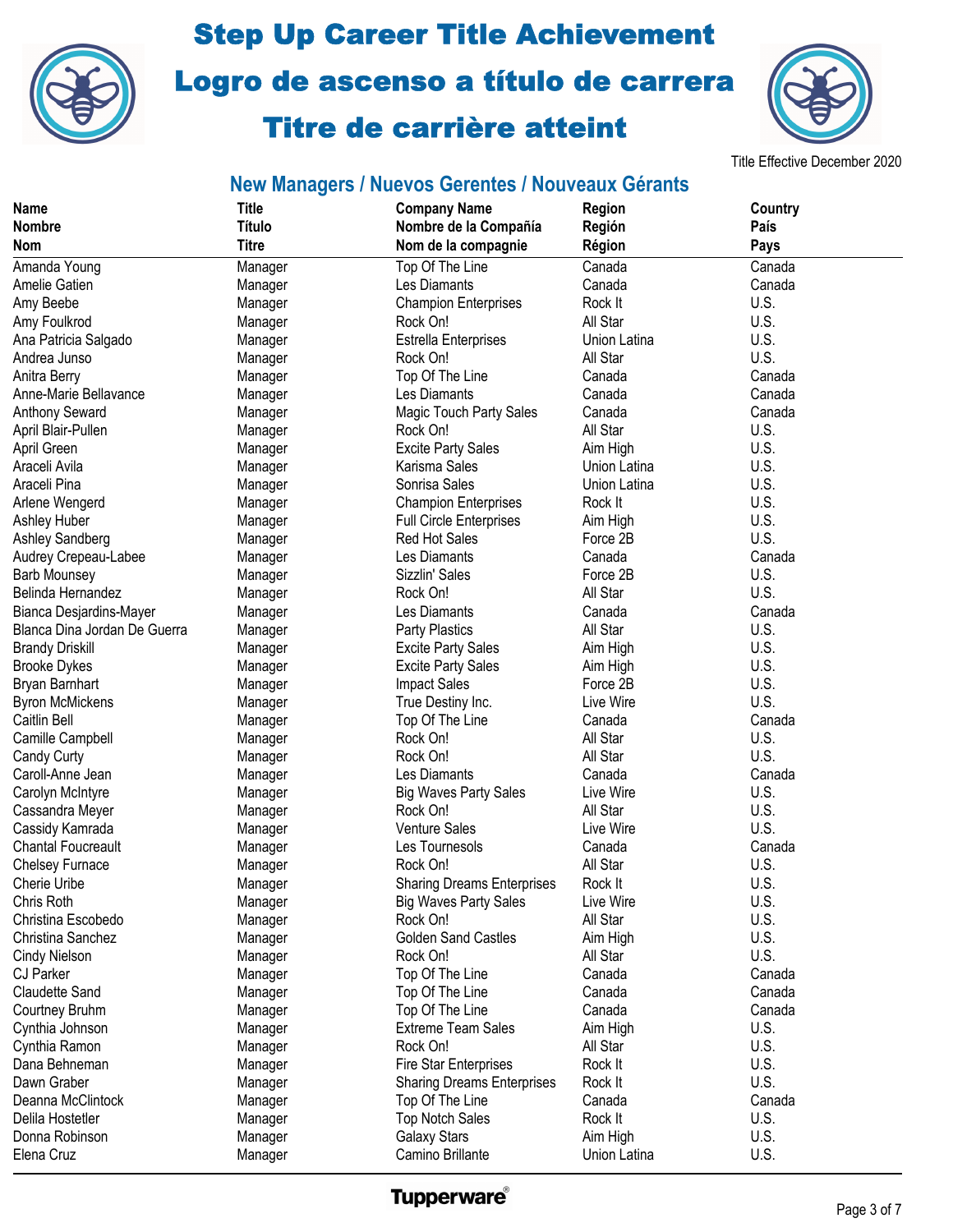



#### Title Effective December 2020

| <b>Name</b><br><b>Nombre</b>                      | <b>Title</b><br><b>Título</b> | <b>Company Name</b>                          | Region               | Country<br>País |
|---------------------------------------------------|-------------------------------|----------------------------------------------|----------------------|-----------------|
| <b>Nom</b>                                        | <b>Titre</b>                  | Nombre de la Compañía<br>Nom de la compagnie | Región<br>Région     | Pays            |
| Elizabeth Ann Yoder                               |                               | <b>Top Notch Sales</b>                       | Rock It              | U.S.            |
| Elsa Lemus                                        | Manager                       | <b>Futuros Sin Limites</b>                   | Union Latina         | U.S.            |
| Elvira Wotzke                                     | Manager                       |                                              | Canada               | Canada          |
|                                                   | Manager                       | <b>Creating Stars</b>                        | All Star             | U.S.            |
| <b>Emily Hernandez</b>                            | Manager                       | Party Plastics<br>Rock On!                   | All Star             | U.S.            |
| <b>Emily Weier</b><br>Erika Camacho               | Manager                       |                                              |                      |                 |
|                                                   | Manager                       | Party Plastics                               | All Star             | U.S.            |
| Esmeralda Reyes                                   | Manager                       | <b>Estrella Enterprises</b>                  | Union Latina         | U.S.            |
| Evelia Moreno                                     | Manager                       | Sueno Latino Sales                           | Union Latina         | U.S.<br>U.S.    |
| Francine Cini Reyes                               | Manager                       | Rock On!                                     | All Star             | U.S.            |
| <b>Francisco Cuevas</b>                           | Manager                       | Karisma Sales                                | Union Latina         | U.S.            |
| Gabriela Chacon                                   | Manager                       | <b>Grace Party Sales</b>                     | Aim High             | Canada          |
| Gillian Mills                                     | Manager                       | Top Of The Line                              | Canada               | U.S.            |
| Gina Montoya<br>Ginette Beaulieu                  | Manager                       | <b>Galaxy Stars</b><br>Les Diamants          | Aim High             | Canada          |
| Griselda Hernandez                                | Manager                       |                                              | Canada               | U.S.            |
|                                                   | Manager                       | Zenith Party Sales                           | Aim High<br>All Star | U.S.            |
| Guadalupe Yolanda Velis<br>Herminia Dorado Rojano | Manager                       | Party Plastics<br><b>Futuros Sin Limites</b> | Union Latina         | U.S.            |
| <b>Irene Beck</b>                                 | Manager                       | Party On Purpose                             | Canada               | Canada          |
| <b>Isabelle Perron</b>                            | Manager                       | Les Diamants                                 | Canada               | Canada          |
| Izumi Marquez                                     | Manager<br>Manager            | <b>Party Plastics</b>                        | All Star             | U.S.            |
| Izzy Reyna                                        | Manager                       | Viva Enterprises                             | Union Latina         | U.S.            |
| J Wright                                          | Manager                       | Bravo!                                       | Force 2B             | U.S.            |
| Janessa Graves                                    | Manager                       | <b>Creating Stars</b>                        | Canada               | Canada          |
| Janet Anderson                                    | Manager                       | Top Of The Line                              | Canada               | Canada          |
| Janet Goltz                                       | Manager                       | Power Of One                                 | Canada               | Canada          |
| Janet Jabush                                      | Manager                       | Top Of The Line                              | Canada               | Canada          |
| Janice Thompson                                   | Manager                       | Top Of The Line                              | Canada               | Canada          |
| Janique Dion                                      | Manager                       | Les Diamants                                 | Canada               | Canada          |
| Jareiliz Rivera Diaz                              | Manager                       | Camino Brillante                             | Union Latina         | U.S.            |
| Jelina Garcia                                     | Manager                       | <b>Party Plastics</b>                        | All Star             | U.S.            |
| Jen Craig                                         | Manager                       | Top Of The Line                              | Canada               | Canada          |
| Jenna Eisner                                      | Manager                       | Top Of The Line                              | Canada               | Canada          |
| Jenna Massa                                       | Manager                       | <b>Sharing Dreams Enterprises</b>            | Rock It              | U.S.            |
| Jessica Bailey                                    | Manager                       | Rock On!                                     | All Star             | U.S.            |
| Jessica Baley                                     | Manager                       | Rock On!                                     | All Star             | U.S.            |
| Joanie Allard                                     | Manager                       | Les Diamants                                 | Canada               | Canada          |
| Joanie Garand                                     | Manager                       | Les Diamants                                 | Canada               | Canada          |
| Joanne Smotrycki                                  | Manager                       | Les Diamants                                 | Canada               | Canada          |
| JoJo Kapanui                                      | Manager                       | Legacy Party Sales                           | All Star             | U.S.            |
| Jolene Alexandre                                  | Manager                       | Power Of One                                 | Canada               | Canada          |
| Josee Blanchet                                    | Manager                       | Power Of One                                 | Canada               | Canada          |
| Josefina Marin                                    | Manager                       | <b>Futuros Sin Limites</b>                   | Union Latina         | U.S.            |
| Juan Sanchez                                      | Manager                       | <b>Party Plastics</b>                        | All Star             | U.S.            |
| Juana Lorena Analco Cruz                          | Manager                       | <b>Exploradora Sales</b>                     | Union Latina         | U.S.            |
| Juana P. Rios                                     | Manager                       | Zenith Party Sales                           | Aim High             | U.S.            |
| Juana V Cifuentes                                 | Manager                       | <b>Exploradora Sales</b>                     | Union Latina         | U.S.            |
| Julie-Anne Lowrey                                 | Manager                       | Top Of The Line                              | Canada               | Canada          |
| Karen Landroche Rideout                           | Manager                       | Top Of The Line                              | Canada               | Canada          |
| Karen Papa                                        | Manager                       | <b>Enlightened Enterprises</b>               | Live Wire            | U.S.            |
| Karla Patricia Socop De Lopez                     | Manager                       | Party Plastics                               | All Star             | U.S.            |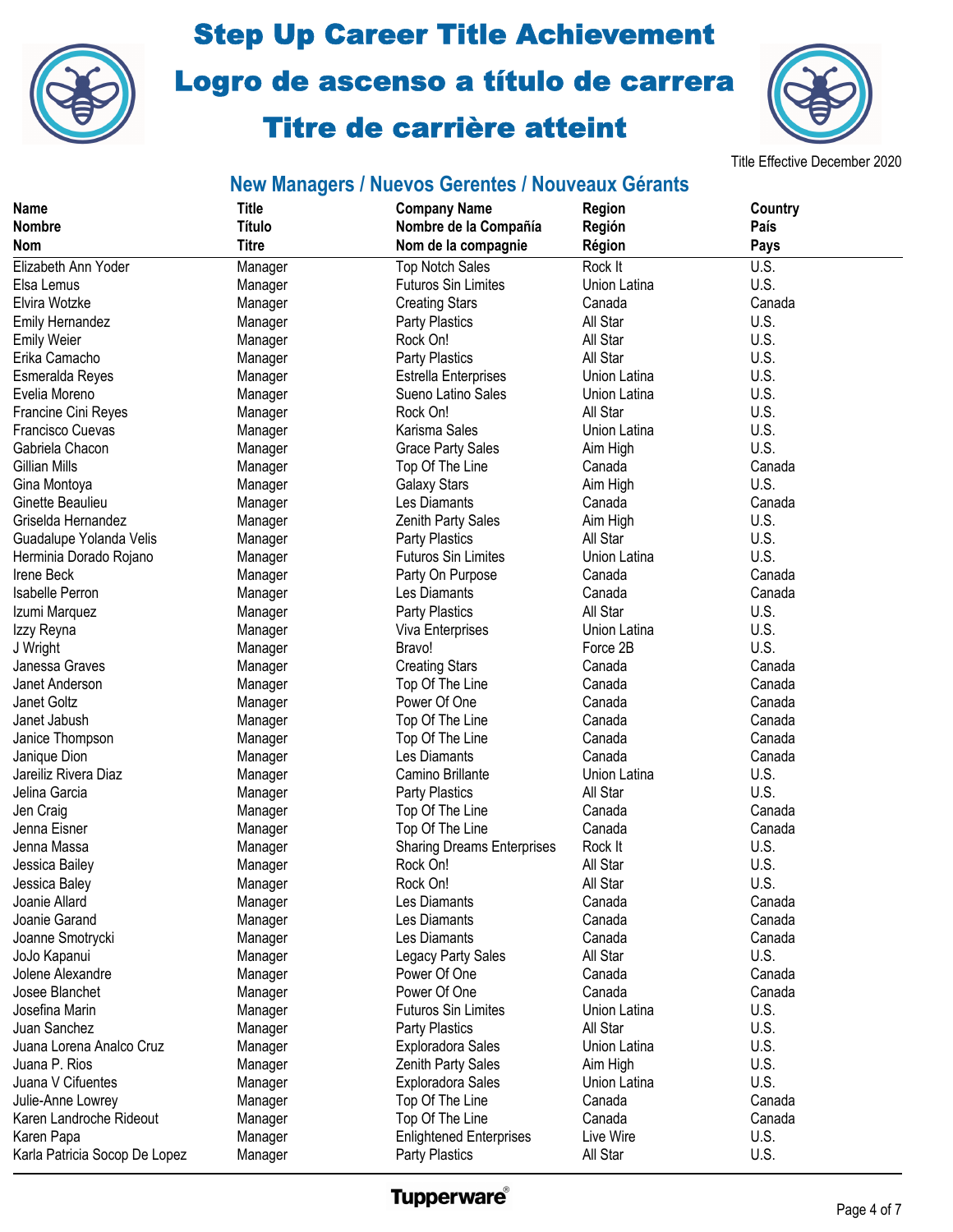



Title Effective December 2020

| <b>Name</b>               | <b>Title</b>  | <b>Company Name</b>                | <b>Region</b> | Country |
|---------------------------|---------------|------------------------------------|---------------|---------|
| <b>Nombre</b>             | <b>Título</b> | Nombre de la Compañía              | Región        | País    |
| Nom                       | <b>Titre</b>  | Nom de la compagnie                | Région        | Pays    |
| Katherine Lee Hopcraft    | Manager       | <b>Creating Stars</b>              | Canada        | Canada  |
| Katie Buckingham          | Manager       | <b>Gateway Rockers Party Sales</b> | Live Wire     | U.S.    |
| Kayla Bishop              | Manager       | <b>Grace Party Sales</b>           | Aim High      | U.S.    |
| Kendra Scharping          | Manager       | Rock On!                           | All Star      | U.S.    |
| Kerri Scianna             | Manager       | <b>Sharing Dreams Enterprises</b>  | Rock It       | U.S.    |
| Kim Savage                | Manager       | Top Of The Line                    | Canada        | Canada  |
| <b>Kimberly McGuire</b>   | Manager       | Top Of The Line                    | Canada        | Canada  |
| Kimberly Soto             | Manager       | Triple Crown Enterprises           | All Star      | U.S.    |
| Kris Andersson            | Manager       | Shoreline Enterprises              | All Star      | U.S.    |
| <b>Kristy Kaiser</b>      | Manager       | <b>Dynamic Stars Sales</b>         | Force 2B      | U.S.    |
| Lacey Schnepper           | Manager       | Rock On!                           | All Star      | U.S.    |
| Lanie Davis               | Manager       | Zenith Party Sales                 | Aim High      | U.S.    |
| Laura Birman              | Manager       | Rock On!                           | All Star      | U.S.    |
| Laura Martinez            | Manager       | <b>Party Plastics</b>              | All Star      | U.S.    |
| Lauren Idler              | Manager       | <b>Spotlight Enterprises</b>       | Rock It       | U.S.    |
| Leanne Cockburn           | Manager       | Power Of One                       | Canada        | Canada  |
| Leigh Chartrand           | Manager       | Top Of The Line                    | Canada        | Canada  |
| Lily Tovar                | Manager       | Hooray! Sales Inc.                 | Aim High      | U.S.    |
| Linda Bishop              | Manager       | Rock On!                           | All Star      | U.S.    |
| Lisa M Stately            | Manager       | Above And Beyond                   | Force 2B      | U.S.    |
| Lisa Slater               | Manager       | Top Of The Line                    | Canada        | Canada  |
| Lisa Sullivan             | Manager       | <b>Melody Mates</b>                | Rock It       | U.S.    |
| Lisa Taylor               | Manager       | <b>Champion Enterprises</b>        | Rock It       | U.S.    |
| Lucero Pedraza            | Manager       | <b>Golden Sand Castles</b>         | Aim High      | U.S.    |
| Lysianne Belisle          | Manager       | Les Diamants                       | Canada        | Canada  |
| Machella Goad             | Manager       | <b>Excite Party Sales</b>          | Aim High      | U.S.    |
| Margaret Bergen           | Manager       | Top Of The Line                    | Canada        | Canada  |
| Margarita Lemus           | Manager       | Party Plastics                     | All Star      | U.S.    |
| Maria Guadalupe Rodriguez | Manager       | <b>Party Plastics</b>              | All Star      | U.S.    |
| Maria Rodriguez           | Manager       | Exploradora Sales                  | Union Latina  | U.S.    |
| Maria Rojas               | Manager       | Del Sol Party Sales                | Force 2B      | U.S.    |
| Mariam Rabaa              | Manager       | Top Of The Line                    | Canada        | Canada  |
| <b>Maribel Reyes</b>      | Manager       | Party Plastics                     | All Star      | U.S.    |
| Marie Peart               | Manager       | Stand Tall Party Sales             | Canada        | Canada  |
| Marie-Helene Arbour       | Manager       | Les Diamants                       | Canada        | Canada  |
| Marilyn Michaud           | Manager       | Les Diamants                       | Canada        | Canada  |
| Marlene Cences            | Manager       | Party Plastics                     | All Star      | U.S.    |
| Martha Cruz               | Manager       | <b>Party Plastics</b>              | All Star      | U.S.    |
| Martha Landeros Herrera   | Manager       | <b>Party Plastics</b>              | All Star      | U.S.    |
| Martine Boulay            | Manager       | Les Diamants                       | Canada        | Canada  |
| Martine Jessery           | Manager       | Les Diamants                       | Canada        | Canada  |
| Mary Ann Byler            | Manager       | <b>Top Notch Sales</b>             | Rock It       | U.S.    |
| Mary Schooley             | Manager       | Rock On!                           | All Star      | U.S.    |
| Maryann Massi             | Manager       | <b>Explosive Power</b>             | Rock It       | U.S.    |
| Matilde Leal Morales      | Manager       | <b>Futuros Sin Limites</b>         | Union Latina  | U.S.    |
| Megan Beyer               | Manager       | <b>Funtastic Sales</b>             | Live Wire     | U.S.    |
| Megan Lagoutte            | Manager       | Top Of The Line                    | Canada        | Canada  |
| Melissa Dufour            | Manager       | Les Diamants                       | Canada        | Canada  |
| Melissa Lees              | Manager       | Hooray! Sales Inc.                 | Aim High      | U.S.    |
| Mellanie Thauberger       | Manager       | Top Of The Line                    | Canada        | Canada  |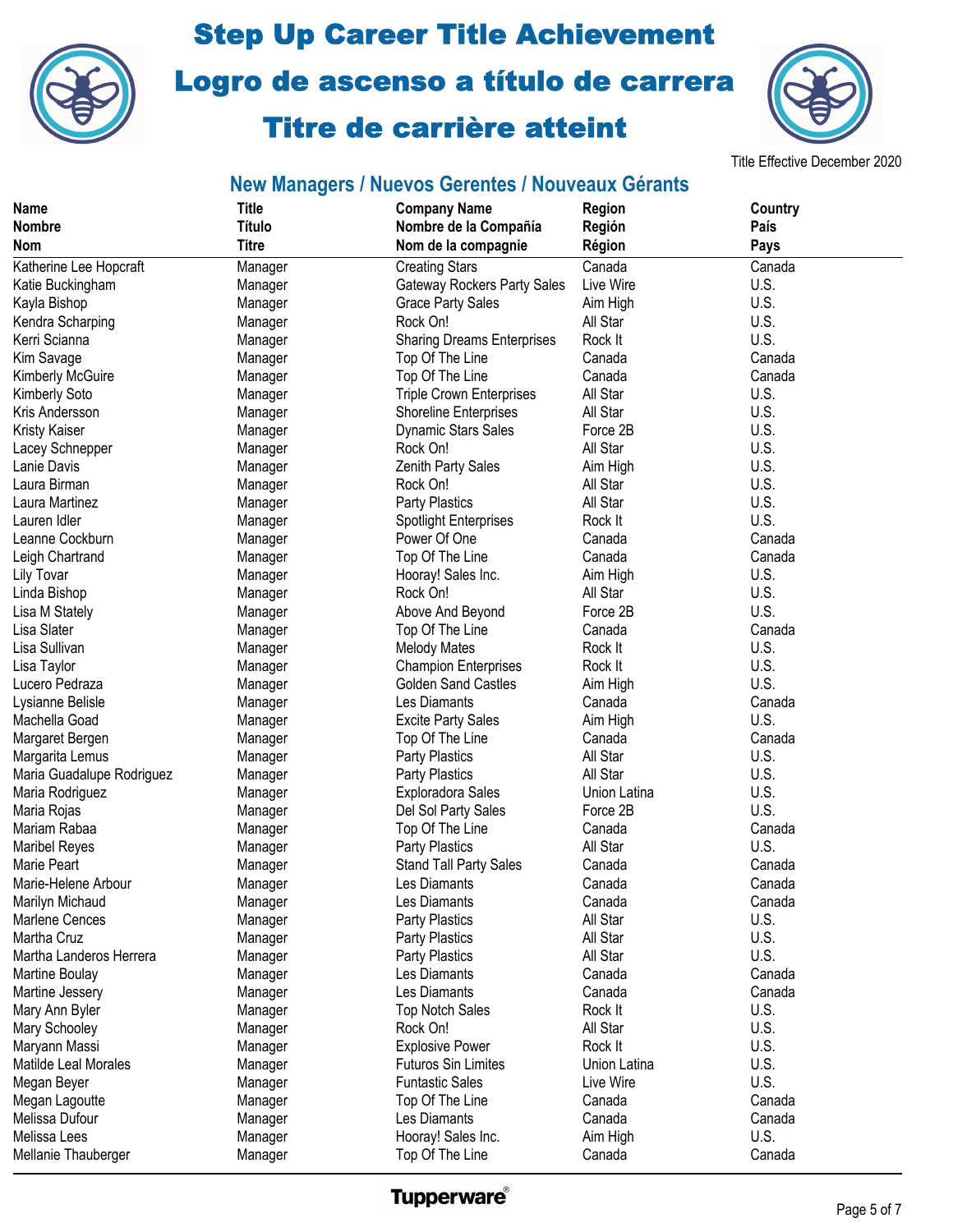



Title Effective December 2020

## **New Managers / Nuevos Gerentes / Nouveaux Gérants**

| <b>Name</b>                | <b>Title</b>       | <b>Company Name</b>               | Region             | Country |
|----------------------------|--------------------|-----------------------------------|--------------------|---------|
| <b>Nombre</b>              | <b>Título</b>      | Nombre de la Compañía             | Región             | País    |
| <b>Nom</b>                 | <b>Titre</b>       | Nom de la compagnie               | Région             | Pays    |
| Michel Therrien            | Manager            | Les Diamants                      | Canada             | Canada  |
| Michele Ringle             | Manager            | <b>Champion Enterprises</b>       | Rock It            | U.S.    |
| Michelle Richards          | Manager            | Top Of The Line                   | Canada             | Canada  |
| Milana Ghadban             | Manager            | Top Of The Line                   | Canada             | Canada  |
| Monica Weagle              | Manager            | Top Of The Line                   | Canada             | Canada  |
| Nancy Cummings Dey         | Manager            | <b>Galaxy Stars</b>               | Aim High           | U.S.    |
| Nancy J Brewster           | Manager            | <b>Higher Vision Enterprises</b>  | Aim High           | U.S.    |
| Natali Organista Cervantes | Manager            | <b>Party Plastics</b>             | All Star           | U.S.    |
| Natalie Meyer              | Manager            | Above And Beyond                  | Force 2B           | U.S.    |
| Nathalie Girard            | Manager            | Les Diamants                      | Canada             | Canada  |
| Nicole Bundick             | Manager            | <b>Sharing Dreams Enterprises</b> | Rock It            | U.S.    |
| Ofelia Flores              | Manager            | <b>Accolade Enterprises</b>       | Force 2B           | U.S.    |
| Paige Tracey-Welwood       | Manager            | Top Of The Line                   | Canada             | Canada  |
| Pam Green                  | Manager            | <b>Grace Party Sales</b>          | Aim High           | U.S.    |
| Pamela Gray                | Manager            | Rock On!                          | All Star           | U.S.    |
| Pat Lavoie                 | Manager            | Les Diamants                      | Canada             | Canada  |
| Patricia Pape              | Manager            | Rock On!                          | All Star           | U.S.    |
| Patty Taylor               | Manager            | <b>Texas Star Enterprises</b>     | Force 2B           | U.S.    |
| Peggy Theriault            | Manager            | Aqua Terra                        | Canada             | Canada  |
| Portia Davis               | Manager            | Hooray! Sales Inc.                | Aim High           | U.S.    |
| Rachel O'Neal              | Manager            | <b>Galaxy Stars</b>               | Aim High           | U.S.    |
| Raelene Fleming            | Manager            | Rock On!                          | All Star           | U.S.    |
| Renee Swiernik             | Manager            | Rock On!                          | All Star           | U.S.    |
| Renieva Nelson             | Manager            | Rock On!                          | All Star           | U.S.    |
| Rocio Barajas              | Manager            | <b>Party Plastics</b>             | All Star           | U.S.    |
| Rosa Salazar               | Manager            | Rockin Success Party Sales        | Rock It            | U.S.    |
| Rose Bielenberg            | Manager            | Rock On!                          | All Star           | U.S.    |
| Sandy Pannitti             | Manager            | Les Tournesols                    | Canada             | Canada  |
| Sara Livingston            | Manager            | Top Of The Line                   | Canada             | Canada  |
| Sarah Dyrdal               | Manager            | Soaring Eagle Sales               | Force 2B           | U.S.    |
| Shannon Christofferson     | Manager            | <b>Elevation Enterprise</b>       | Aim High           | U.S.    |
| Sheila Forseth             | Manager            | Top Of The Line                   | Canada             | Canada  |
| <b>Shelly Williams</b>     | Manager            | Rock On!                          | All Star           | U.S.    |
| Shirley Vaughn             | Manager            | Pot Of Gold Sales                 | Force 2B           | U.S.    |
| Soila Cordova              | Manager            | Party Plastics                    | All Star           | U.S.    |
| Sophie Laramee             | Manager            | Les Diamants                      | Canada             | Canada  |
| <b>Stacy Pfeifer</b>       | Manager            | X-Treme Enterprises               | Force 2B           | U.S.    |
| Stefany Boudreau           | Manager            | Les Diamants                      | Canada             | Canada  |
| Susan Chavez               | Manager            | <b>Galaxy Stars</b>               | Aim High           | U.S.    |
| Susan Dye                  | Manager            | Rock On!                          | All Star           | U.S.    |
| Sylvia Roy                 | Manager            | La Joie De Vivre                  | Canada             | Canada  |
| Tabitha Jones              | Manager            | Rock On!                          | All Star           | U.S.    |
| <b>Tammy Waite</b>         | Manager            | Smooth Sailing                    | All Star           | U.S.    |
| Tanya Anaya                |                    | <b>Party Plastics</b>             | All Star           | U.S.    |
| Tara Angel                 | Manager<br>Manager | Hooray! Sales Inc.                | Aim High           | U.S.    |
| Theresa Johnson            |                    | <b>Explosive Power</b>            | Rock It            | U.S.    |
| <b>Theresa Summerville</b> | Manager            | Razzmatazz                        | All Star           | U.S.    |
|                            | Manager            | Realize Dreams                    |                    | Canada  |
| Tina Dyck<br>Tina R Smith  | Manager            | Rock On!                          | Canada<br>All Star | U.S.    |
|                            | Manager            |                                   |                    |         |
| Traci Dash                 | Manager            | Top Of The Line                   | Canada             | Canada  |

**Tupperware**®